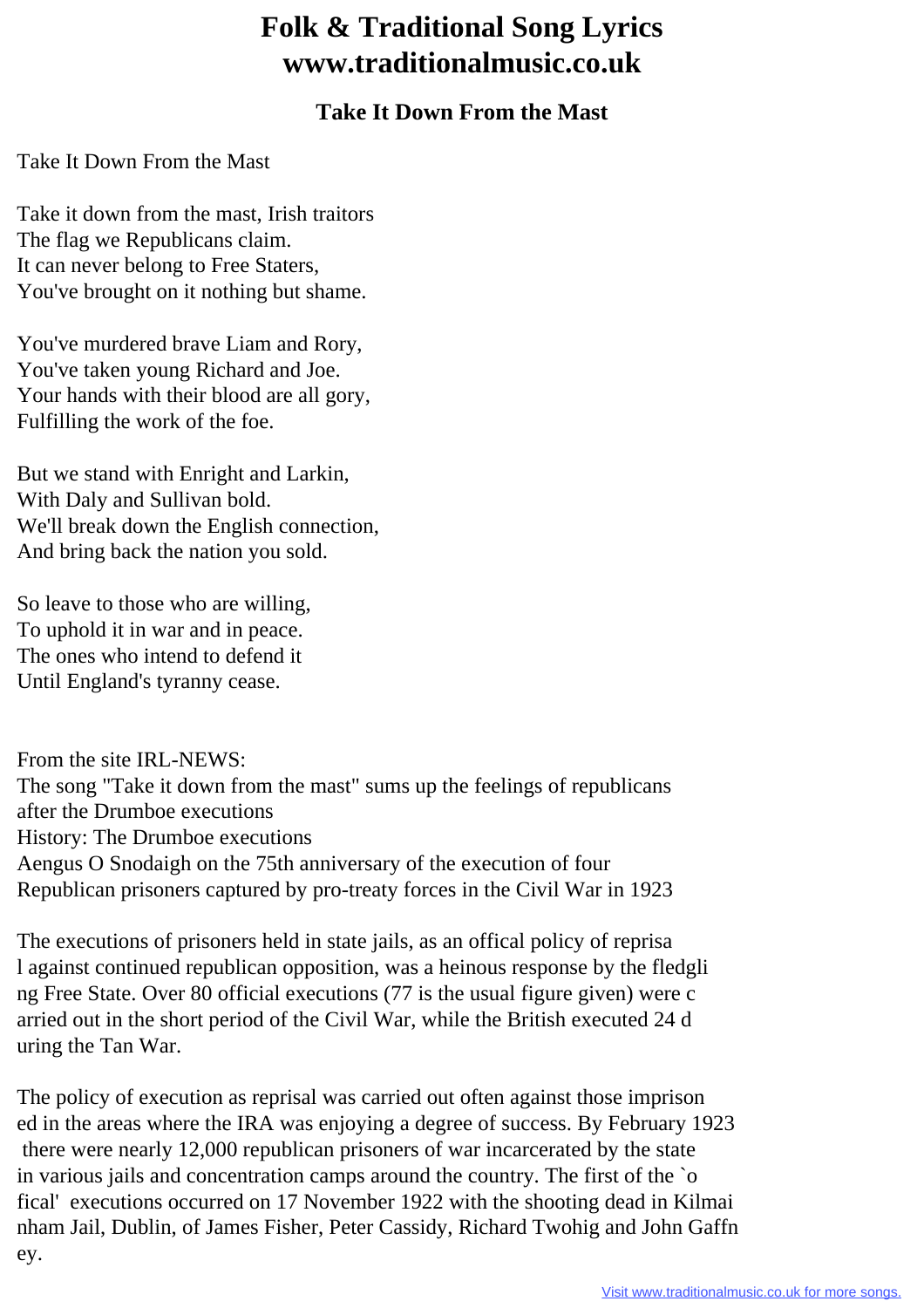A unanimous cabinet decision authorised the execution policy and Kevin O Higgin s, the then Justice Minister, stated: ``It was done deliberately and in the beli ef that only by that method could representative government and democratic insti tutions be preserved here.'' President William Cosgrave said: ``They are dealing with the dregs of society, people who had no regard for life or property or all that people held dear''.

 The only difference between the official and the unofficial execution is that t he state went through the pretence of a court martial before passing sentence. M ost of those executed had been in jail months before being `tried' and then exec uted at dawn, often in groups of three or four. But in one case six weeks before the end of hostilities, with victory for the State in sight, four men who had b een sentenced two mo

 captured the vast bulk of Volunteers operating in the county or forced them to go on the run in other counties. Amongst those captured were the remnants of Cha rlie Daly's column (2nd Northern Division) which had been engaging both the Stat ers and the Crown Forces since May 1922.

 Daly, a native of Knockanescoulter, Firies, County Kerry, joined the Irish Volu nteers in 1914 abd as Adjutant of the Firies Battalion, IRA, he took part in man y successful attacks on RIC barracks in County Kerry in the early years of the T an War, and was also a member of Kerry County Council.

 In September1920 he travelled north on Cathal Brugha's order to organise the IR A in counties Tyrone and Derry. From the time of his arrival the local units bec ame more daring and active in the struggle. He organised the first daylight atta ck on an RIC barracks during the Tan War.

 Drumquin barracks was taken and a large haul of arms captured. The local RIC se rgeant was also killed in the attack.

Before being arrested and interned

e went on hunger-strike and was released, and reported back for active service.

 During the truce period of 1921 Charlie Daly and Sean Larkin reorganised the IR A in the Tyrone/Derry area and implemented an intensive period of training. When on 6 December 1921 the Irish delegation in London accepted the Articles of Agre ement (Treaty) Daly and Larkin were among the first to reject its terms.

 At Christmas 1922 Charlie returned to Kerry for a short period where he appeale d for Volunteers to return north with him to challenge the Orange state. Among t hose who joined him were Dan Enright and Tim O Sullivan, experienced Volunteers.

The reorganised IRA launched numerous attacks on the crown forces in the Donegal /Tyrone/Derry border region. May and June 1922 saw serious engagements between t he IRA divisions and crown forces at Pettigo-Belleek, Clady, Strabane and Liffor d.

 With the outbreak of open hostilities between the Free State and the IRA Charli e Daly tried to halt the spread of the conflict and a